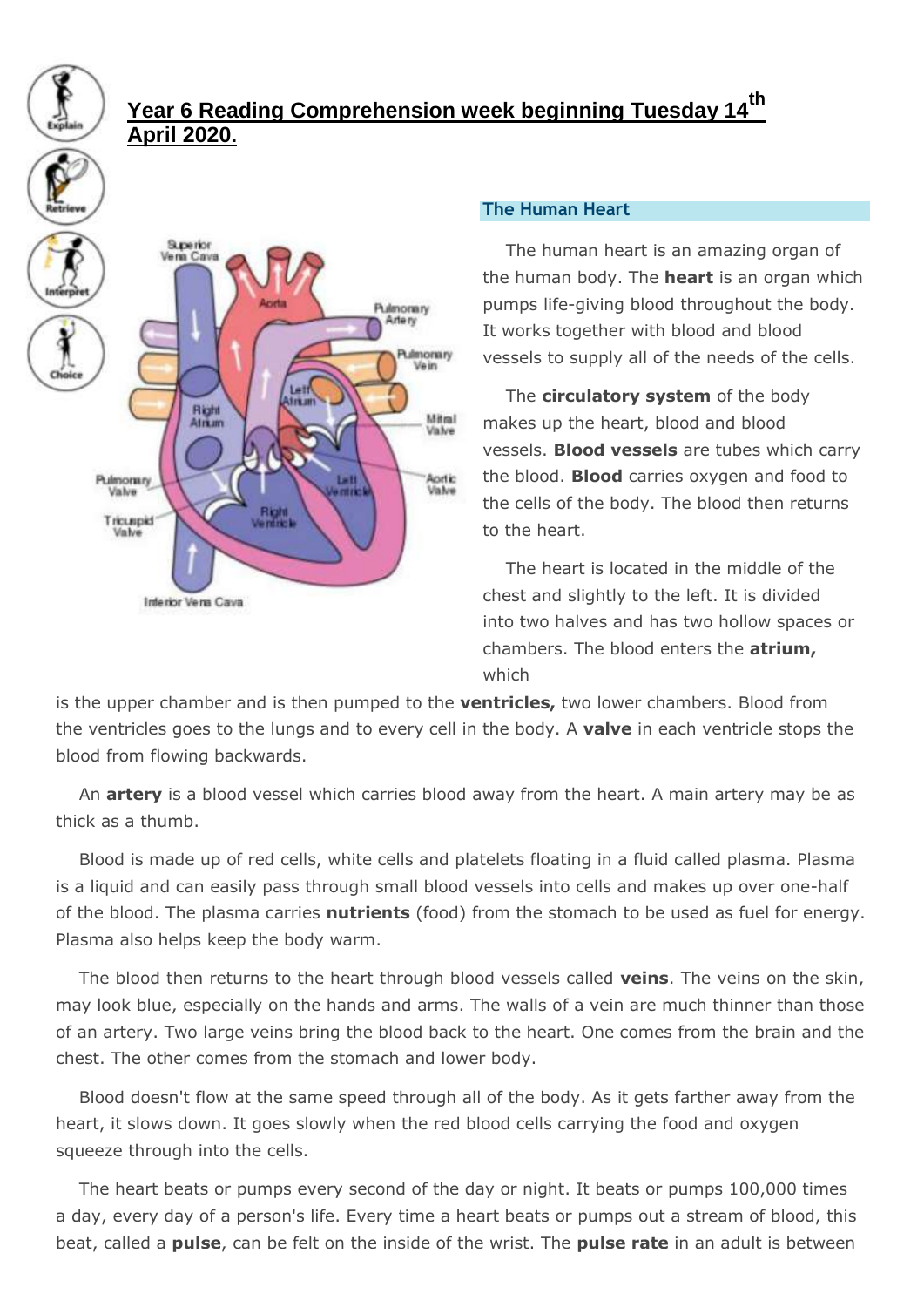sixty and one hundred beats per minute. Children's pulse rates range from ninety to one hundred twenty beats per minute.

In summary, the circulatory system which includes the heart, blood vessels and blood, work together to supply the cells with all the food and oxygen a body needs to maintain life. Blood is made up of red cells, white cells and platelets floating in a fluid called plasma. Arteries carry blood away from the heart, and veins carry the blood back to the heart. The heart beats thousands of times a day, every day. It beats much faster in children. The human heart is an amazing organ which is part of a system of many veins, arteries, and vessels which moves blood throughout the body keeping humans alive.

## **Year 6 Reading Comprehension - Questions**



Q1) *It works together with blood and blood vessels to supply all of the needs of the cells.*

What does the word *supply* mean in this sentence? Circle one.

store **provide** substitute collect

Q2) Look at paragraph one. **Find** and **copy a phrase** which shows that the heart is essential to humans surviving.

Q3) Look at the paragraph beginning: *The heart is located in the middle of the chest….*

**Find** and **one word** which shows that the heart has an empty space inside.

Q4) Using your own words, write a sentence to explain what the main purpose of the heart is.

Q5) What is the name scientists have given the blood vessel which carries blood away from the heart?

Q6) Which of the following is **not** true?

The heart beats every minute of the day.

Blood flows at the same speed through all of the body.

The heart is located a little to the left of the centre of the chest.

Veins carry blood back to the heart.